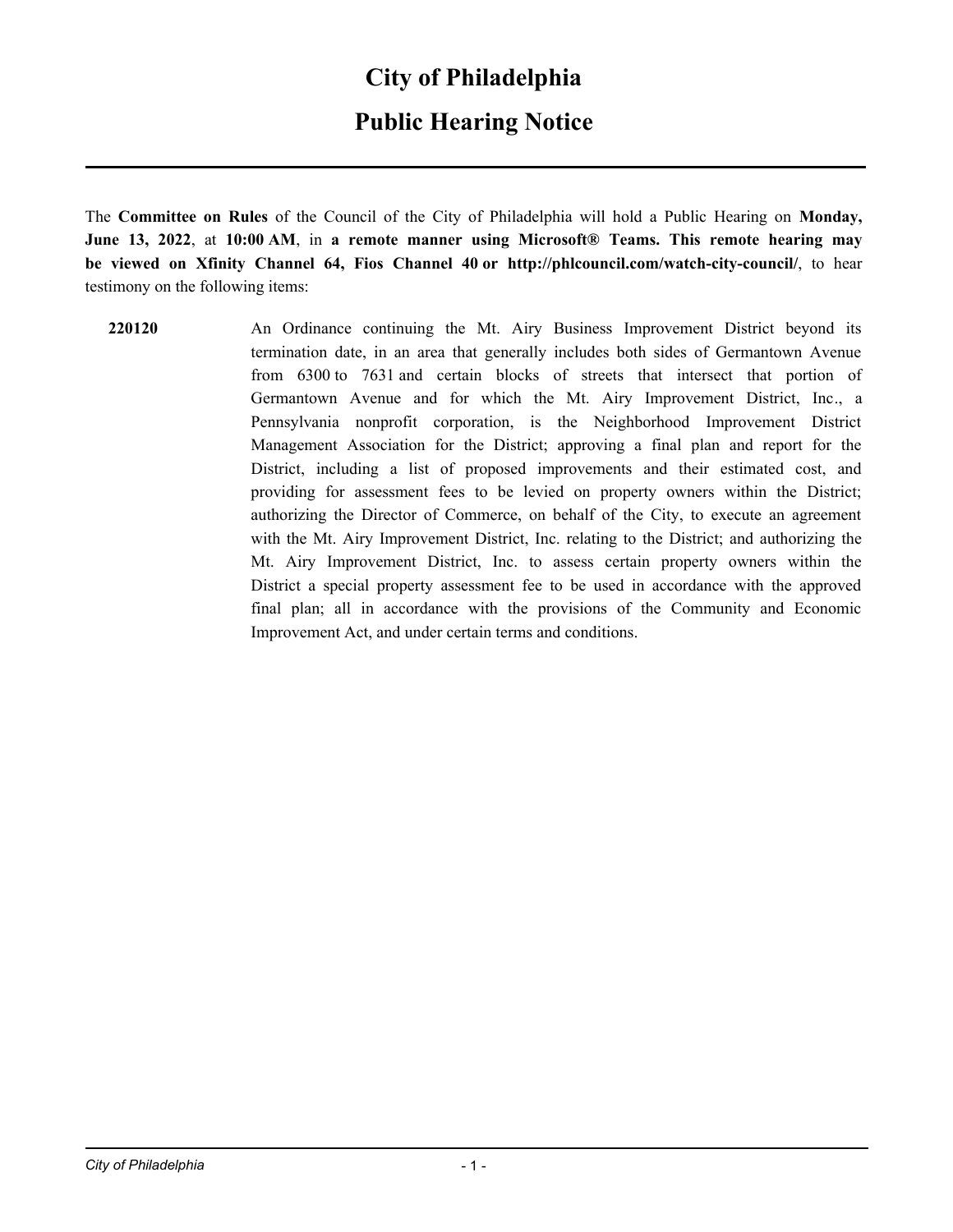# **City of Philadelphia**

### **Public Hearing Notice**

### **Committee on Rules Committee on Rules Monday, June 13, 2022 at 10:00 AM**

**220365** An Ordinance continuing the Port Richmond Industrial Development Enterprise Neighborhood Improvement District beyond its termination date in the area bounded generally by the north side of Allegheny Avenue, the west side of Memphis Street between Allegheny Avenue and East Westmoreland Street, the south side of East Westmoreland Street, the property line of 3300 Agate Street and the back of properties facing west along the east side of Tulip Street between Westmoreland and Ontario Streets, the south side of Ontario Street, the west side of Tulip Street between Ontario and Tioga Streets, the north side of Tioga Street, the back of properties facing west on the east side of Tulip Street between Tioga and Venango Streets, the back of properties facing south along the north side of Venango Street, including the property located at 2301-07 East Venango Street, and the back of properties facing east along the west side of Amber Street, as well as the properties located at 2066-80 East Tioga and 2082 East Tioga Streets; continuing the Port Richmond Industrial Development Enterprise Inc., a Pennsylvania nonprofit corporation, as the Neighborhood Improvement District Management Association for the District; approving a final plan for the District, including a list of proposed improvements and their estimated cost, and providing for assessment fees to be levied on property owners within the District; authorizing the Director of Commerce, on behalf of the City, to execute an agreement with Port Richmond Industrial Development Enterprise, Inc. relating to the District; and authorizing Port Richmond Industrial Development Enterprise, Inc. to assess certain property owners within the District a special property assessment fee to be used in accordance with the approved final plan; all in accordance with the provisions of the Community and Economic Improvement Act, and under certain terms and conditions.

**220457** An Ordinance authorizing the Public Property Commissioner, on behalf of the City, to execute all documents necessary and appropriate, including conveyances of easements, title, and other interests in City-owned real estate, new leases and amendments to existing leases, to facilitate and support the coordinated and comprehensive development of the Delaware River waterfront, Interstate 95, and Christopher Columbus Boulevard (formerly a portion of Delaware Avenue), in the area bounded by Market Street, Pemberton Street, Front Street, and the Delaware River bulkhead line; and authorizing the Philadelphia Redevelopment Authority to execute corresponding conveyances, amendments and agreements; all under certain terms and conditions.